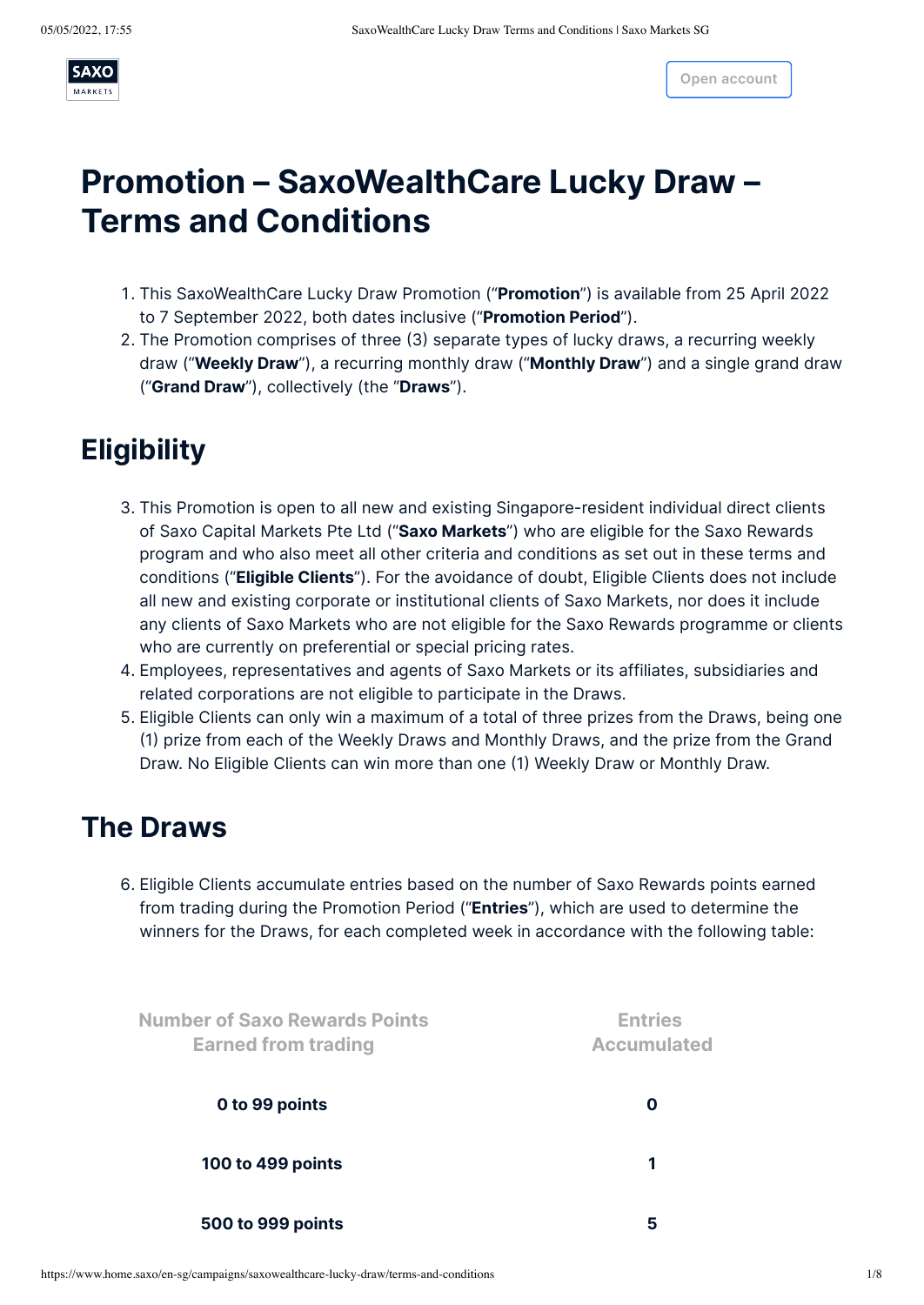

For the avoidance of doubt, the entries earned are not cumulative, as illustrated below.

#### *Examples*

- if you earn 500 Saxo Rewards points, you will be entitled to 5 Entries for the relevant completed weekly period, not 5+1 Entries.

- if you earn 2000 Saxo Rewards points, you will be entitled to 10 Entries for the relevant completed weekly period, not 10+5+1 Entries.

7. Saxo Rewards points earned in a particular week will only accumulate Entries and entitle Eligible Clients to participate in that Weekly Draw in which those Entries were earned, for which the winner will be determined only based on the Entries accumulated in that week.

#### Example

- In May 2022, there are the following weeks: (week commencing 2 May ("Week 1"), week commencing 9 May ("Week 2"), week commencing 16 May ("Week 3"), week commencing 23 May ("Week 4") and week commencing 30 May ("Week 5").

- In Week 1 you earn 100 points, which entitles you to 1 Entry in the Weekly Draw taking place on 9 May 2022.

- In Week 2 you earn 500 points, which entitles you to 5 Entries in the Weekly Draw taking place on 16 May 2022. In other words, any Entries earned in Week 1 do not count towards Entries in the Weekly Draw for Week 2.

- In Week 3 you earn 0 points, which entitles you to 0 Entries in the Weekly Draw taking place on 23 May 2022. In other words, any Entries earned in Week 1 and Week 2 do not count towards Entries in the Weekly Draw for Week 3.

- In Week 4 you earn 100 points, which entitles you to 1 Entry in the Weekly Draw taking place on 30 May 2022. In other words, any Entries earned in Week 1, Week 2 and Week 3 do not count towards Entries in the Weekly Draw for Week 4.

- In Week 5 you earn 100 points on 31 May 2022 and 400 points on 1 June 2022. This entitles you to 5 Entries in the Weekly Draw taking place on 6 June 2022. In other words, any Entries earned in Week 1, Week 2, Week 3, and Week 4 do not count towards Entries in the Weekly Draw for Week 5.

8. Entries accumulated for each completed weekly period within each month in the Promotion period will accumulate Entries and entitle Eligible Clients to participate in that Monthly Draw in which those Entries were earned, for which the winner will be determined only based on the sum of Entries accumulated in that Month for each completed weekly period.

#### *Example*

- Based on the above example in paragraph 7, assuming no other Entries are earned in any other week, you will have a total of 7 Entries for the May Monthly Draw taking place on 3 June 2022, and 5 Entries for the June Monthly Draw taking place on 1 July 2022.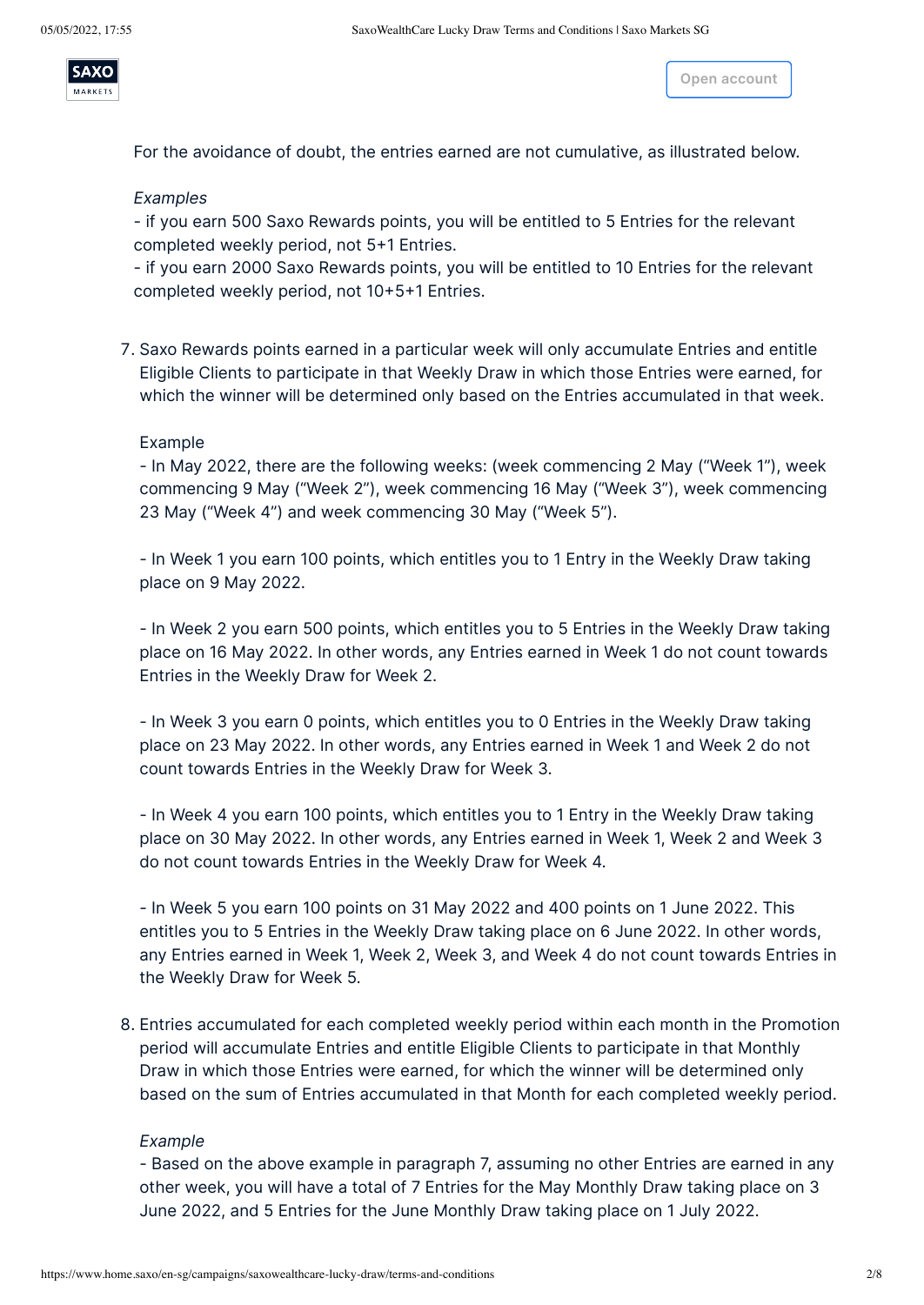

accumulated towards the May Monthly Dra[w because it is not](https://www.home.saxo/en-sg/accounts/openaccount) a second the May Monthly Draw because it is not a second towards the May Monthly Draw because it is not a second towards the May Monthly Draw because it is not a s

- Week 1: 1 Entry
- Week 2: 5 Entries
- Week 3: 0 Entries
- Week 4: 1 Entry

 • Week 5: 5 Entries (although some of Week 5 is in May, it is a week that is completed in June and therefore counts towards the June Monthly Draw.)

- The Entries for the May Monthly Draw are based on the sum of the following Entries

- The Entries for the June Monthly Draw are based on the sum of the following Entries accumulated (assuming no other Entries are earned for the remaining weeks in June): Entries accumulated for each completed weekly period throughout the Promotion Period in total will count towards Eligible Clients' Entries in the Grand Draw.

9. *Example*

- Based on the above example in paragraph 7, assuming no other Entries are earned in any other week, you will have a total of 12 Entries for the Grand Draw, based on the sum of the following Entries accumulated:

- Week 1: 1 Entry
- Week 2: 5 Entries
- Week 3: 0 Entries
- Week 4: 1 Entry
- Week 5: 5 Entries
- 10. Eligible Clients who are new clients of Saxo Markets or have not prior to the Promotion Period traded on their account with Saxo Markets will earn a minimum of 100 Saxo Rewards points for their first trade on their account with Saxo Markets.
- 11. Saxo Rewards points earned by virtue of funding the Eligible Client's account (i.e. points not accumulated by trading activity) shall not be eligible to accumulate Entries. In other words, Saxo Rewards points earned monthly based on an Eligible Client's Assets under Management (AUM) are not eligible to accumulate Entries.
- 12. Saxo Markets' transaction records, contract notes and other documents evidencing the transactions and Saxo Rewards points earned during the Promotion Period as well as Saxo Markets' computation as to the total number of Entries allotted to an Eligible Client for each of the Draws shall be absolute, final and conclusive.
- 13. The Draws will be conducted by means of a computerized system which shall be witnessed by a public accountant who is not in the employment of Saxo Markets. In the event that a Draw falls on a Public Holiday or non-business day, the Draw will take place on the immediate following business day.
- 14. Prize winners are also responsible for any tax, incidental cost and/or any other charges relating to the prizes unless stated otherwise. Saxo Markets shall not be held responsible or liable for any such tax, incidental cost and/or charges. Saxo Markets shall not be liable or responsible for any damage or injury caused by or in connection with any prize or any failure or neglect of Saxo Markets' agents/distributors to supply such prize.
- 15. To the fullest extent permitted by law, Saxo Markets expressly excludes and disclaims any representations, warranties or endorsements, express or implied, written or oral, including but not limited to any warranty of quality, merchantability or fitness for a particular purpose in respect of the prizes.
- 16. The winners of prizes from the Draws must claim the prizes at a time and place to be informed by Saxo Markets or in such manner as otherwise specified by Saxo Markets. All prizes which are unclaimed 2 months after the winners of such prizes have been announced shall be forfeited. These prizes or their equivalent value shall be donated to the Community Chest or to such other approved charity. For the avoidance of doubt, any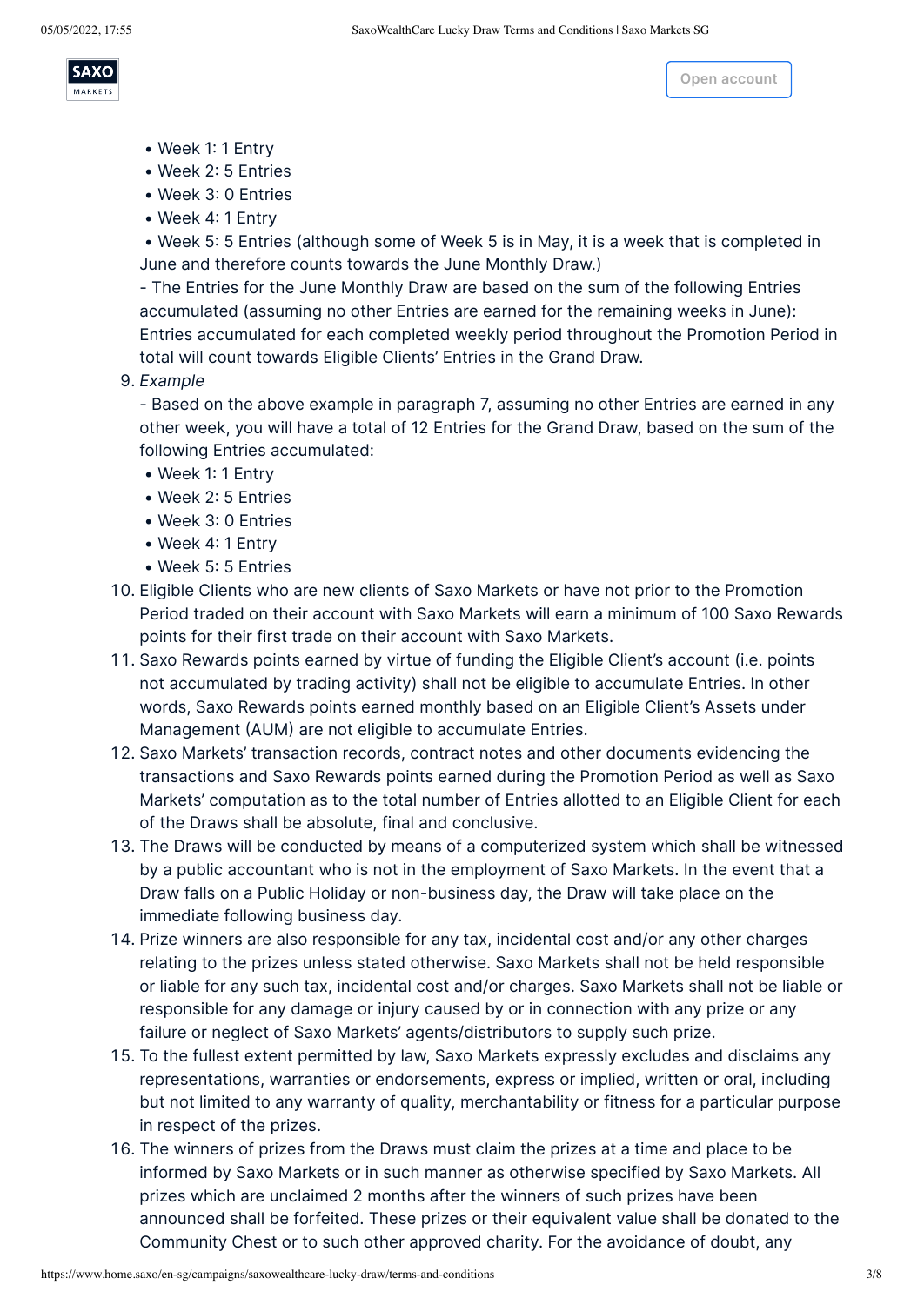

competitive under any circumstances, including but n[ot limited](https://www.home.saxo/en-sg/accounts/openaccount) to such a proper **account** 

17. Saxo Markets reserves the right to draw (or not draw) reserve-winners for the Draws to replace any winner(s) that are disqualified.

winners of the Draws whose prizes have been forfeited are not entitled to any not entitled to any not entitled

### **Weekly Draw**

- 18. The Weekly Draw is a recurring weekly draw that takes place every following Monday for each week of the duration of the Promotion Period. For example, for the week of 25 April 2022 to 1 May 2022, the draw for Entries accumulated during that week will take place on 2 May 2022. The last Weekly Draw will take place on 5 September 2022, for Entries accumulated during the week of 29 August 2022 to 4 September 2022.
- 19. The prize for each Weekly Draw is S\$888, which shall be credited into the winning Eligible Client's account with Saxo Markets.
- 20. The name and last 4 digits of the NRIC/Passport of the winners of the Weekly Draw will be announced on a designated landing page on Saxo Markets' website on or shortly after the day that the Weekly Draw takes place.

### **Monthly Draw**

- 21. The Monthly Draw is a recurring monthly draw that takes place every Friday following the end of the month for the months of May, June, July and August 2022. For example, for the month of May 2022, the draw for the sum of Entries accumulated in that Month for each completed weekly period will take place on 3 June 2022, and for the month of June 2022, the draw for the sum of Entries accumulated in that Month for each completed weekly period will take place on 1 July 2022. The last Monthly Draw will take place on Monday 5 September 2022 for the completed weekly periods in the month of August 2022.
- 22. The prize for each Monthly Draw is S\$8,888, which shall be credited into the winning Eligible Client's account with Saxo Markets.
- 23. The name and last 4 digits of the NRIC/Passport of the winners of the Monthly Draw will be announced on a designated landing page on Saxo Markets' website on or shortly after the day that the Monthly Draw takes place.

### **Grand Draw**

- 24. The Grand Draw will take place on 7 September 2022. Entries accumulated for each completed weekly period throughout the Promotion Period in total will count towards Eligible Clients' Entries in the Grand Draw. The last weekly period during which Entries earned shall count towards the Grand Draw shall be the week of 29 August 2022 to 4 September 2022.
- 25. The prize for the Grand Draw is S\$50,000, which shall be credited into the winning Eligible Client's account with Saxo Markets and must be invested by the winning Eligible Client into a SaxoWealthCare plan within fourteen (14) days of the prize being credited into the winning Eligible Client's account.
- 26. The prize for the Grand Draw must be invested by the winning Eligible Client into the above mentioned SaxoWealthCare plan for a minimum of six (6) months, failing which the Eligible Client must refund the full sum of S\$50,000 to Saxo Markets within seven (7) calendar days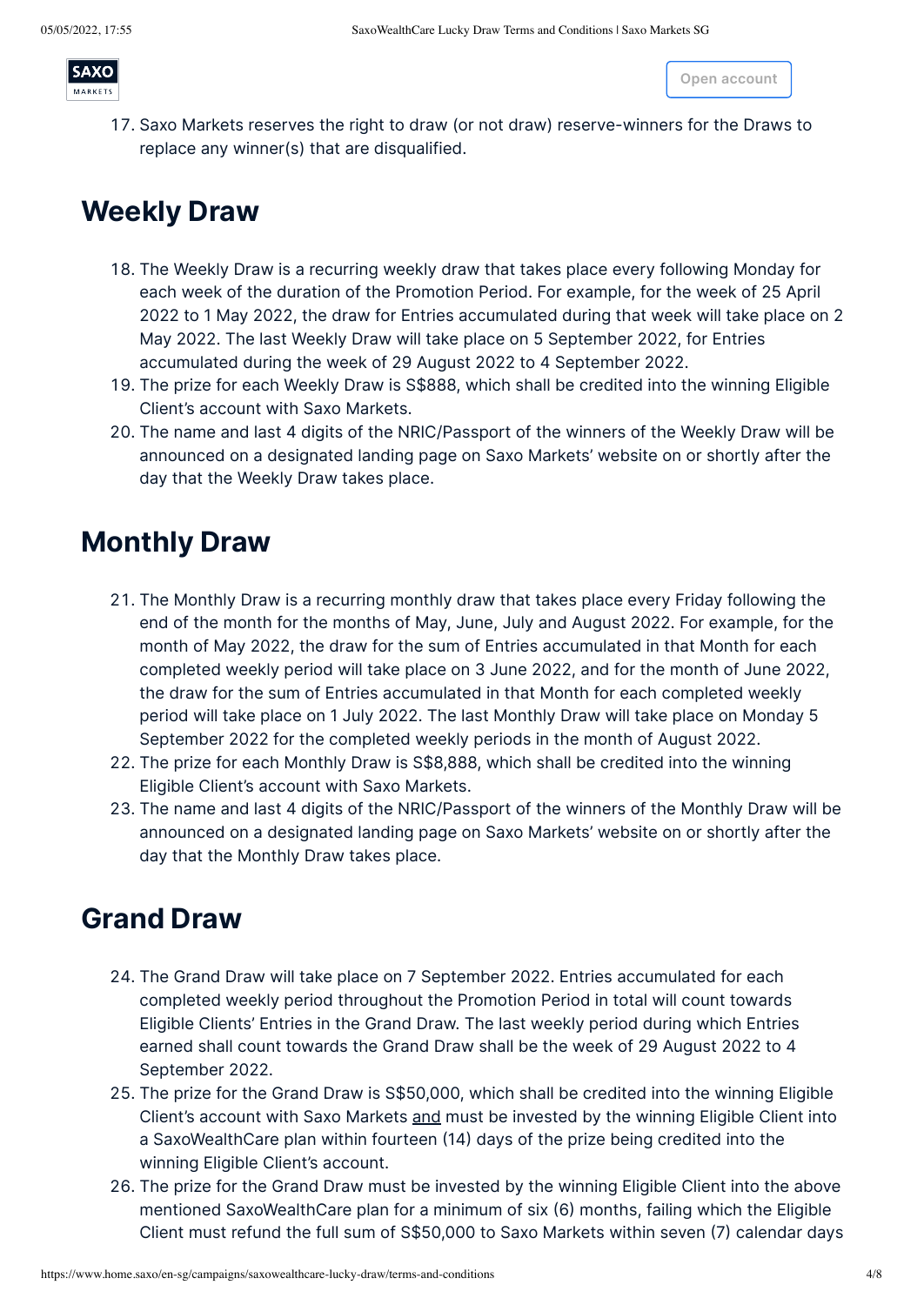

announced on a designated landing page on Saxo Markets' website on or shortly after the day that the Grand Draw takes place.

of such termination or withdrawal of the whole or a part of the prize from the

### **General**

- 28. By participating in this Promotion, Eligible Clients agree to be bound by these Terms and Conditions. Further, by participating in the Draws, each Eligible Client consents to Saxo Markets collecting, using and disclosing such Eligible Client's personal data for purposes reasonably required by Saxo Markets to administer the Draws and for such other purposes as described in Saxo Markets' General Business Terms which you confirm you have read and understood, including but not limited to disclosing the names and certain other personal data of winners of the Draws publicly.
- 29. Saxo Markets reserves the right to determine at its sole and absolute discretion all matters arising out of or in connection with this Promotion, including eligibility and the applicable criteria. Saxo Markets' determination of all matters relating to this Promotion shall be final and conclusive.
- 30. 30. Saxo Markets reserves the right, and has sole and absolute discretion, to prohibit any Eligible Client from participating in any aspect of the Promotion in the event that Saxo Markets determines, at its sole and absolute discretion, that any Terms and Conditions have not been complied with, including but not limited to the following: a. where the Eligible Client has acted fraudulently or dishonestly;

b. where the Eligible Client has conducted himself/herself in bad faith or otherwise in an inappropriate manner to gain an unfair advantage against Saxo Markets; and/or c. where the Eligible Client has acted in a manner which is generally inconsistent with the intended operation of the Promotion.

- 31. If any Eligible Client is discovered to be ineligible for and/or prohibited from participating in the Promotion for any reason, Saxo Markets is entitled to at any time (i) terminate the Promotion in such cases; and/or (ii) where prize(s) have been awarded from the Draws, reclaim and/or deduct the relevant prize(s) from the Eligible Client's account. In such an event, no person shall be entitled to any payment or compensation from Saxo Markets.
- 32. Participants of the Promotion may not be eligible to participate in any other ongoing or future promotions by Saxo Markets, unless otherwise permitted by Saxo Markets.
- 33. Saxo Markets has sole and absolute discretion to determine cases of suspected abuse, fraud, or breach of these Promotion Terms and Conditions or intent of these Promotion Terms and Conditions. Saxo Markets' decision in such cases, including but not limited to terminating the Promotion in such cases, shall be final and Saxo Markets shall not be obliged to provide any reasons for the same.
- 34. Saxo Markets shall not assume any liability for any loss incurred or suffered by any person in connection with the Promotion, howsoever arising whether in contract, tort, negligence or otherwise, including without limitation, loss of income, profits or goodwill, direct or indirect, incidental, consequential, exemplary, punitive or special damages of any party including third parties.
- 35. These Terms and Conditions should be read in conjunction with the General Business Terms, Product Disclosures, Risk Warnings and all other general business terms acknowledged and accepted by the Eligible Client when becoming a client of Saxo Markets ("Trading Terms"), such Trading Terms are available at **https://www.home.saxo/en[sg/legal/general-business-terms/saxo-general-business-terms](https://www.home.saxo/en-sg/legal/general-business-terms/saxo-general-business-terms)**.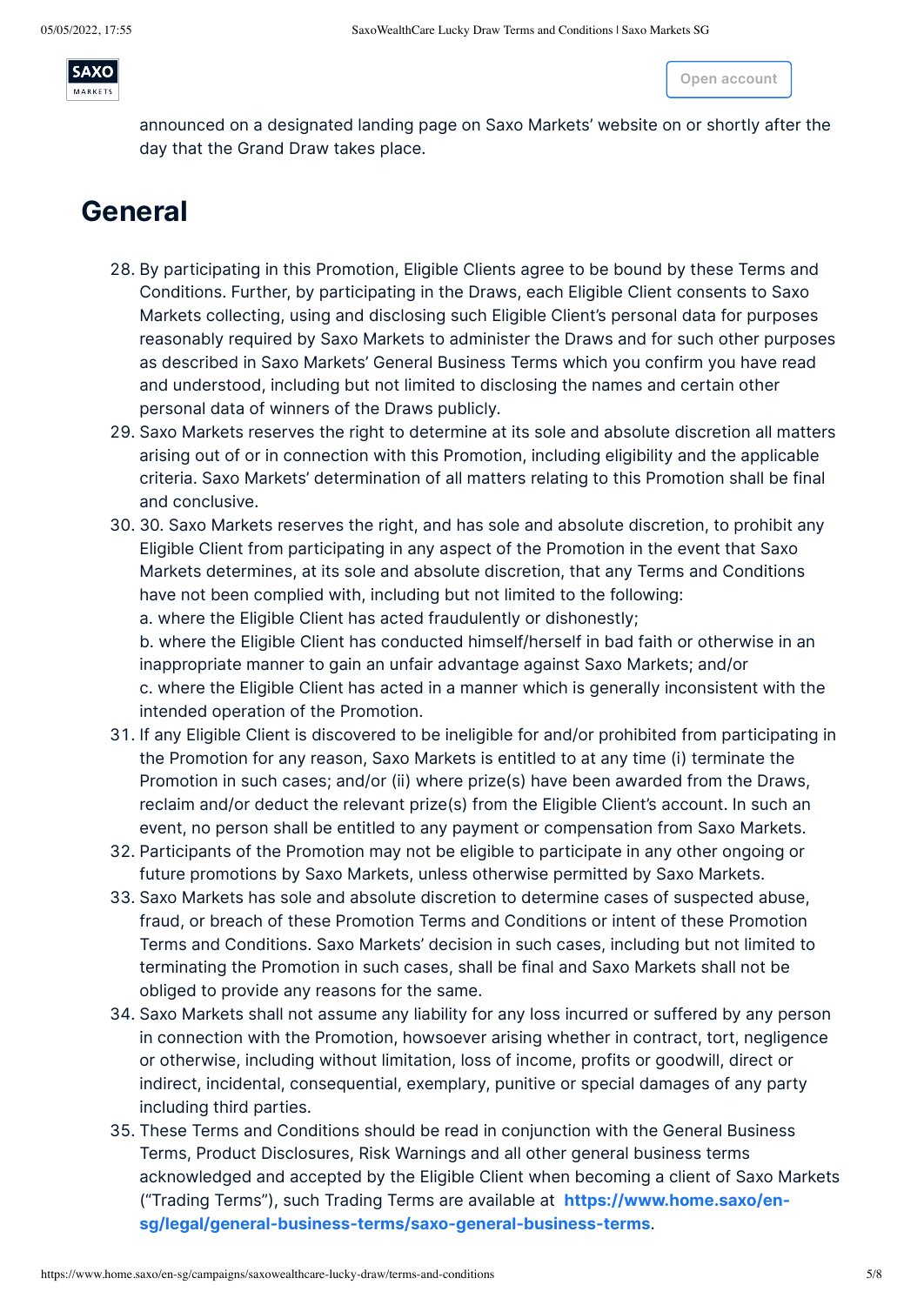MARKETS

marketing or promotional material relating to the Promotion, these T[erms and](https://www.home.saxo/en-sg/accounts/openaccount) Conditions **Open account**

- 37. Saxo Markets reserves the right to do any of the following without prior notice: d. terminate, withdraw, shorten or extend this Promotion at Saxo Markets' sole and absolute discretion, with or without prior notice or reason; and/or e. vary, modify, add or delete any of the terms of the Promotion.
- 38. A person who is not a party to these Terms and Conditions shall have no rights under the Contracts (Rights of Third Parties) Act (Cap. 53B) to enforce any of the Terms and Conditions.

[3](https://www.home.saxo/en-sg/)6. In the event of any inconsistency between these Terms and Conditions and any brochure,

39. These Terms and Conditions shall be governed by the laws of Singapore and any dispute arising in relation to these Terms and Conditions shall be subject to the exclusive jurisdiction of the courts of Singapore.

# **Disclaimer**

Trading in financial instruments carries risk and may not be suitable for you. None of the information contained here constitutes an offer (or solicitation of an offer) to buy or sell any currency, product or financial instrument, to make any investment, or to participate in any particular trading strategy.

Saxo Markets does not take into account of your personal investment objectives, specific investment goals, specific needs or financial situation and makes no representation and assumes no liability to the accuracy or completeness of the information provided here. The information and publications are not intended to be and do not constitute financial advice, investment advice, trading advice or any other advice or recommendation of any sort offered or endorsed by Saxo Markets. Saxo Markets also does not warrant that such information and publications are accurate, up to date or applicable to the circumstances of any particular case.

Saxo Markets is not responsible for any loss arising from any investment based on any perceived recommendation, forecast or any other information contained here. The contents of these publications should not be construed as an express or implied promise, guarantee or implication by Saxo Markets that clients will profit or that losses in connection therewith can or will be limited, from reliance on any information set out here.

Trading risks are magnified by leverage – losses can exceed your deposits. Trade only after you have acknowledged and accepted the risks. You should carefully consider whether trading in leveraged products is appropriate for you based on your financial circumstances and seek independent consultation. Please also consider our Risk Warning and General Business Terms before trading with us.



Saxo Markets Most of our staff in Singapore are working from home to help limit the spread of the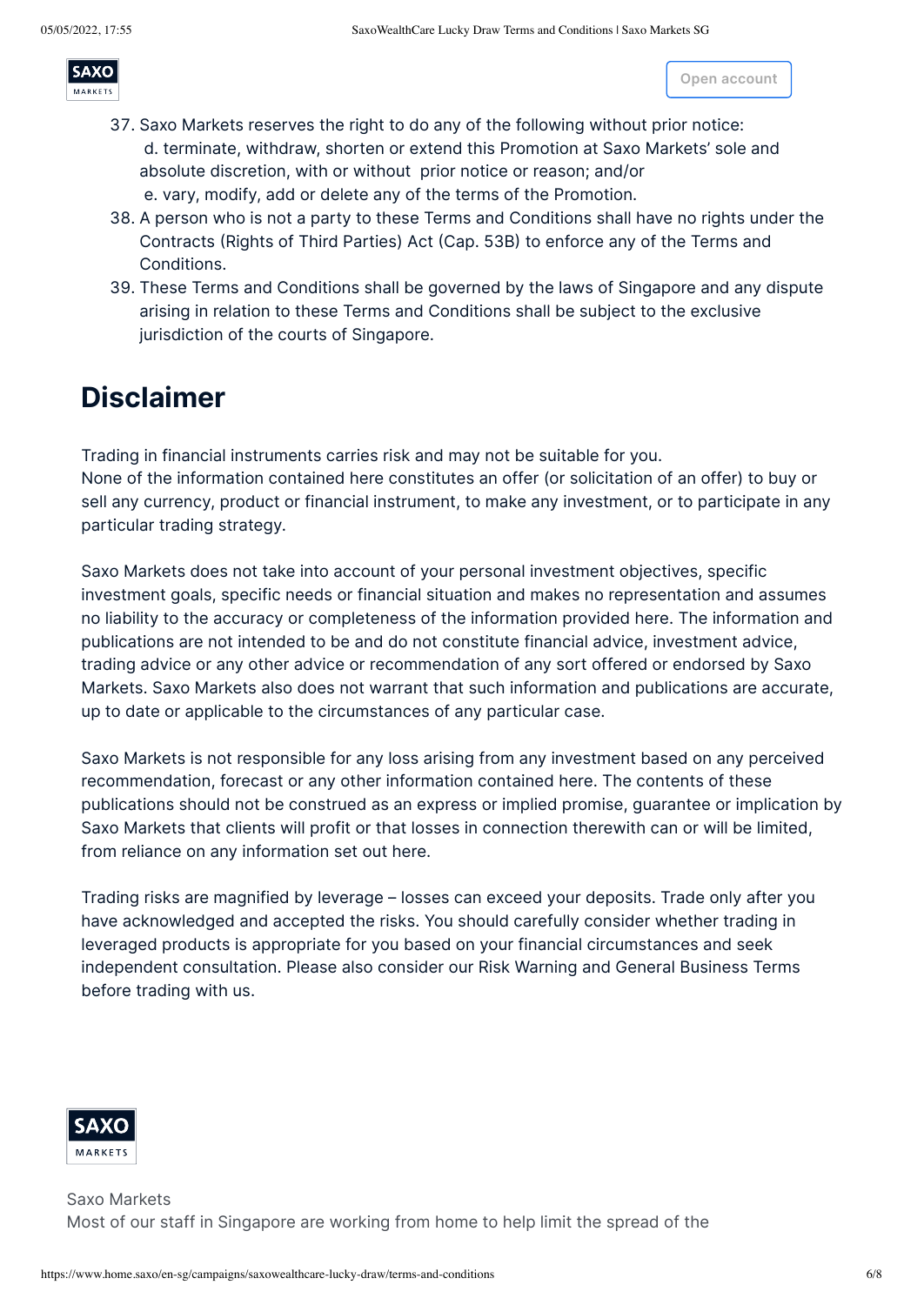

Select region

**[Singapore](https://www.home.saxo/en-sg/campaigns/saxowealthcare-lucky-draw/terms-and-conditions)**

**Products & pricing**

**Asset Management**

**Platforms**

**Accounts & service**

**General**

**Other**

**Legal**



**Losses can exceed deposits on margin products. Please ensure you understand the**

**risks.**

Saxo Capital Markets Pte Ltd ('Saxo Markets') is a company authorised and regulated by the Monetary Authority of Singapore (MAS) [Co. Reg. No.: 200601141M ] and is a wholly owned subsidiary of Saxo Bank A/S, headquartered in Denmark. Please refer to our General Business Terms & Risk Warning to consider whether acquiring or continuing to hold financial products is suitable for you, prior to opening an account and investing in a financial product.

Trading in financial instruments carries various risks, and is not suitable for all investors. Please seek expert advice, and always ensure that you fully understand these risks before trading. Trading in leveraged products such as Margin FX products may result in your losses exceeding your initial deposits. Saxo Markets does not provide financial advice, any information available on this website is 'general' in nature and for informational purposes only. Saxo Markets does not take into account an individual's needs, objectives or financial situation.

The Saxo trading platform has received numerous awards and recognition. For details of these awards and information on awards visit **[www.home.saxo/en-sg/about-us/awards](http://www.home.saxo/en-sg/about-us/awards)**.

The information or the products and services referred to on this website may be accessed worldwide, however is only intended for distribution to and use by recipients located in countries where such use does not constitute a violation of